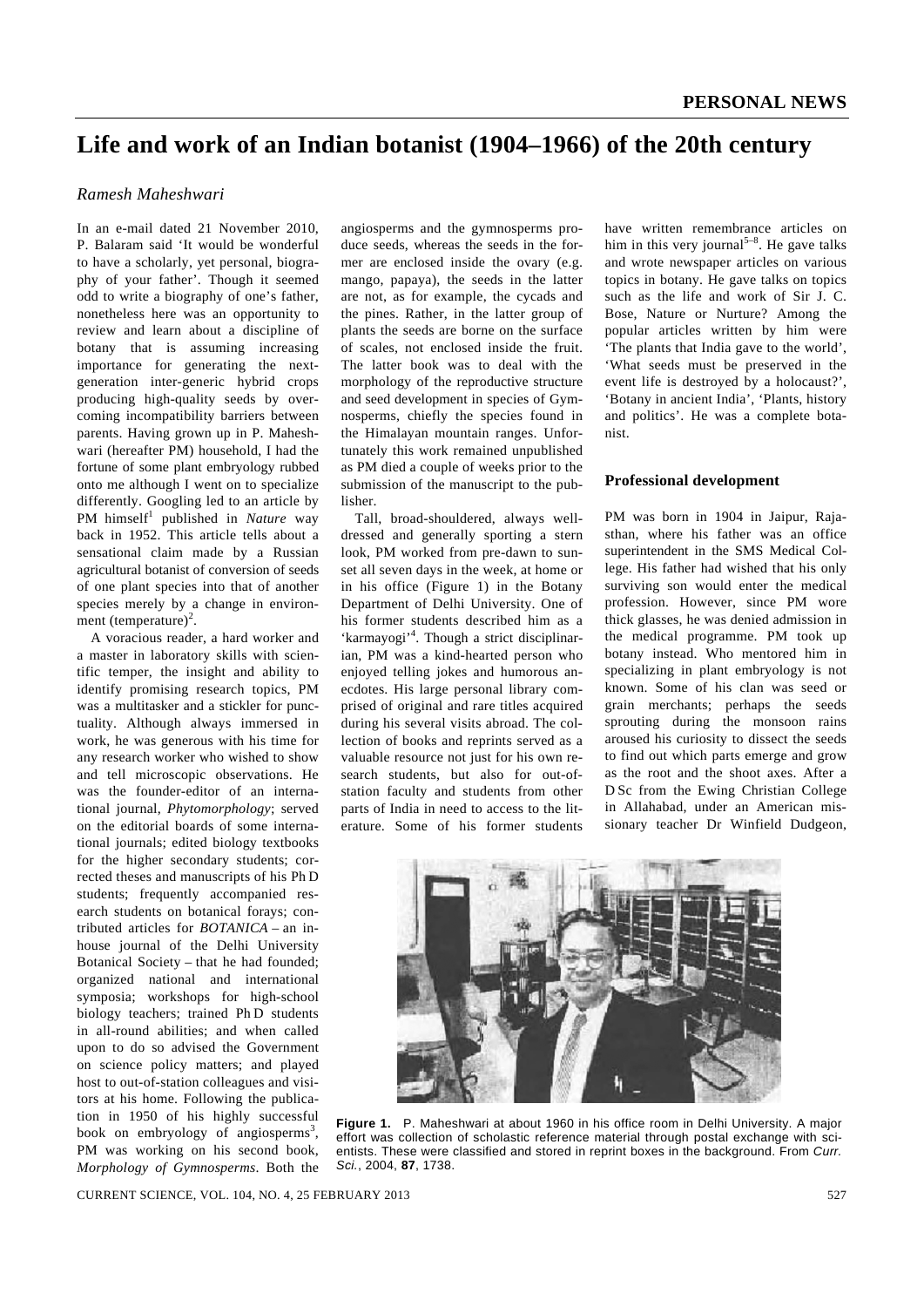# PERSONAL NEWS

PM taught botanical disciplines at the universities in Agra, Lucknow and Allahabad, where he established himself as an innovative and committed teacher who inspired and aroused curiosity of students. He was a born teacher. Using the reverse psychology method he gave popular talks such as 'How to give a poor lecture?', 'How to write a research paper for outright rejection by the journal' and the 'Ten commandments for bad writing'. These were among the most hilarious talks in the department. He wrote articles on a variety of botanical topics for *BOTANICA* under the pseudoname IDLER.

# **A highly cited textbook**

Since during PM's early days the scientific literature was almost wholly in German, there was an acute need of scientific literature in English for the research workers. Recognizing this, with the aim of bringing out a textbook on plant embryology in English, at the age of 34 PM undertook visits to Kiel and Vienna where he became fluent in German and worked with German experts. He discussed the scope of embryology and its interfaces with cytology, taxonomy, genetics and plant physiology. During 1945–1947, he worked at Harvard University in Cambridge. He visited several laboratories in USA, met a number of botanists, did intensive library work for rare literature and finalized the manuscript for publication by the McGraw-Hill Book Company, New York. In his seminal work<sup>3</sup>, An Introduction to the *Embryology of Angiosperms*<sup>3</sup> (hereafter referred to as the 'book'), he stated the scope of plant embryology as the study of embryo and endosperm and the development of the male and female structures that participate in fertilization

resulting in seed formation. Stated thus the 'book' created an entire new field of enquiry with focus on the fine events in seed development. The book met with immediate success throughout the world, including USSR, where it was quickly translated into Russian, as *Embriologia pokritocemmenikh rastenii* or the 'Embryology of the covered seeded plants'. The 'covered seeded plants' are the Angiosperms in the original book title.

# **Impact of the 'book'**

Publishing a book may seem a small thing, but PM's book had wide implications. It opened an entire new field of research that investigated the correlations between sex in plants and seed development. In 1980, in an editorial Eugene Garfield (ISI) ranked the book as among the 20 biology texts most quoted in the century! With the current emphasis on reproductive structures, the last ten years have seen resurgence in plant embryology using the tools of modern molecular biology. PM's book continues to be cited more than 50 years after its publication.

 A discipline which has simple research requirements is likely to take roots and flourish in India where the facilities for research are rudimentary or even nonexistent, Plant embryology offered a field of enquiry in which India could become a leader. With its diversity of exotic plants, modest requirements of a microtome for serial sectioning of waxembedded flowers, ovaries or ovules, and staining of sections, followed by their light microscopic examination and the camera-lucida sketches would provide research results of adequate quality and quantity and be a competitive area of scientific research. Botanical material could be collected from different climatic regions, fixed and brought to the

**Box 1.** Plants named after Panchanan Maheshwari.

P. Maheshwari has been commemorated by naming plants after him:

*Panchanania jaipuriensis*, a hypomycetous fungus; *Isoetes panchananii*, a new species of quillworts; *Maheshwariella bicornuta,* a Palaeozoic seed from the lower Gondwanas of Karaharbari coal field, India; and *Oldenlandia maheshwarii*, a new rubiaceous taxon are some examples. Names of up to 10 taxa ranging from microbes to angiosperms commemorate his interest in several fields of botanical research.

From: Rangaswamy<sup>4</sup>

and phylogeny of taxa with uncertain affinities. The plant embryo develops rapidly following fertilization of the egg cell and becomes differentiated into a suspensor cell and conspicuous cotyledon. It prompts how a single fertilized egg cell is converted into a mass of cells organized into a basal and apical pole that differentiate into the root and the shoot? This is the fundamental problem of polarity or the establishment of a basal and an apical end. PM recognized that embryology and morphogenesis are linked and should be studied together. With the major events in seed development – from the time pollen grains land and germinate on stigma identified, and new examples discovered

laboratory for histochemical processing and microscopic examination of embryological oddities. This would allow a steady publication of papers, earn the research workers recognition, and give them a feeling of accomplishment leading to growth of science in general and botany in particular. PM and/or his research students undertook regular forays for collection of botanicals and their processing in the laboratory. Careful examination and documentation of embryological features led to the discovery of different types of embryo sacs, variations in the number and the distribution of nuclei in them, intercarpellary pollen grains, multiple embryos, modified suspensor cells, endosperm haustoria, polyembryony and apomictic plants, enabling observations to be published in high-ranking journals (see Selected bibliography). He investigated embryological features of doubtful taxa and showed that in conjunction with morphology, and anatomy, embryology could be useful in identification of taxa

wherein for one or the other reason seed development fails, practical solutions could be conceived for overcoming the bottlenecks under controlled conditions using the emerging technique of organ and tissue culture, or experimental embryology. Around 1950, PM embarked on 'experimental embryology'. This work involved the aseptic culturing of excised reproductive parts on chemically defined nutrient media for determining the nutritional and hormonal substances that the globular or the pre-globular embryo receives from the maternal (female) ovarian tissue for them to grow and develop into plantlet. With the enthusiastic support of his former student and later a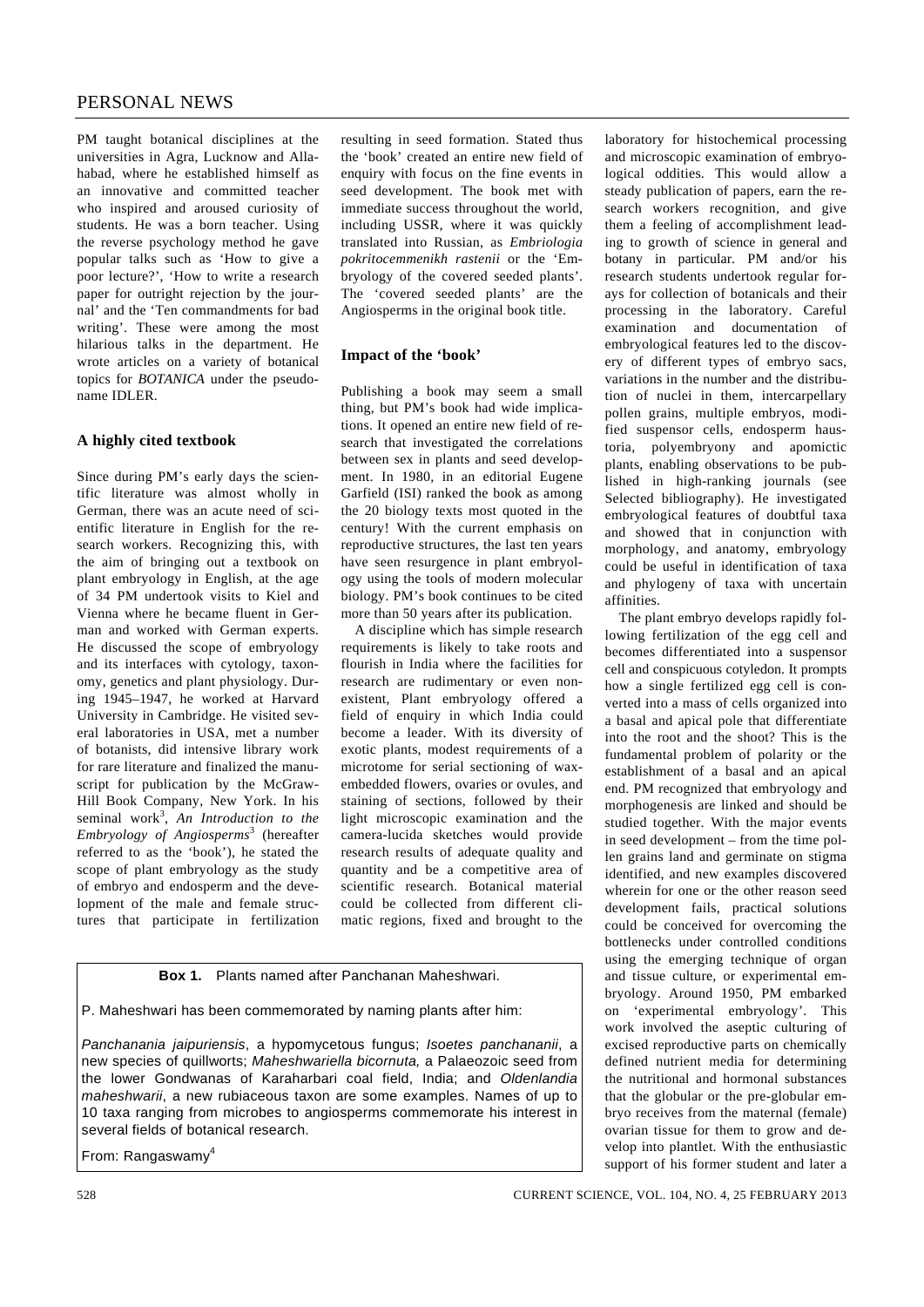colleague, B. M. Johri, who had received training in plant tissue culture in the UK, laboratories were set up at Delhi for plant cell and tissue culture. Plant embryos from a variety of flowers of parasitic and non-parasitic plants, of terrestrial and aquatic plants were cultured and their chemical requirements for growth determined. With experimental and descriptive studies side by side, the Delhi school established itself as the leading centre of research on plant reproductive biology. It began attracting research scholars from all over the world. Reminiscing about this period, a former student, Guha-Mukherjee<sup>7</sup>, a co-discoverer of androgenic haploids<sup>9,10</sup>, said:

'My major inspiration came from Prof. P. Maheshwari, a world-renowned plant embryologist, who headed the department. P. Maheshwari made it his mission to inculcate students' interest in Botany by applying various teaching innovations. The whole department was in the birth pangs of the plant tissue culture. The intellectual ferment had a major effect on all of us.'

Today, with finer and finer techniques this area of botanical science is increasingly gaining importance, offering new challenges for fundamental research and opportunities for breeding new varieties of crop plants.

### **Debunking Lysenko**

Prior to 1950, PM was at the University of Dacca (now Dhaka, Bangladesh), where he founded the Department of Biology. In 1949, Maurice Gwyer, the Vice-Chancellor of Delhi University, invited PM to Head the new Botany Department.

 Soon after taking charge, a situation developed in the department that required to be expertly tackled. A faculty member with a formidable personality had returned from visits to USSR and had begun teaching Michurin biology, which is essentially the discredited Lamarck's 'theory of inheritance of acquired characters'. Ivan Michurin (1855–1935) had propounded his view that the genotype of a plant can be changed by the variation of environmental condition. This view was vigorously championed by his disciple Trofim Denisovitch Lysenko<sup>2</sup> (1898– 1976), who claimed that some grains in

the spikes of the spring-planted crop of rye (*Secale cereale*) are converted into wheat (*Triticum vulgare*) and wheat into rye and barley (*Hordeum vulgare*) by exposing the plants to near freezing temperatures at the time of inflorescence development (flowering). Lysenko called the low temperature-induced phenotypic change in plants as 'jarovization'. If a species of plant could be converted into a different species simply by a change in the environment, then this could be translated into practical agriculture for solving the problem of food shortage that was plaguing Russia. Lysenko shot into fame. A web photo shows Lysenko giving a speech at the Kremlin with Joseph Stalin on the dais, suggesting that Lysenko had the backing and support of Stalin. Lysenko's challengers lived in fear.

 Since Lysenko's claims were against the tenets of plant embryology and genetics, PM considered Lysenko's data as faked or false. How could a plant species distinguishable on the basis of the number of its chromosomes – the bearer of DNA – the chemical substance determining heredity – be converted into some other species? Lysenko's 'discovery' found way in the newspapers. PM felt that teaching of Lysenkoism to young research students would not be acceptable. He published a strong scientific criticism of Lysenko in a widely read journal<sup>1</sup> that circulates internationally (Figure 2), drawing the curtain on Lysenko.

### *Impact of the* '*book*'

The *Nature* article<sup>1</sup> must have created confusion among the minds of the botanists in Russia as to how to react to PM's criticisms of Lysenko, who had dominated the Russian botanical and agriculture scene. Not very long after, PM was invited to visit Russia, perhaps at the stance of the academicians who wished to express their appreciation and gratitude to him for his campaign against Lysenko's pseudoscience.

 PM welcomed the opportunity to visit USSR, but for a different reason as well. In 1898, a Russian botanist, Sergius Nawaschin, had made an epochal discovery*.* This discovery, called 'double fertilization', is a crucial event in the life of seed-formng plants. It is unique to flowering plants (in botanical terminology called the angiosperms). The embryo sac

(a cell in an ovule formed by meiotic division) has two female cells of which one is the egg cell attached at one end of the embryo sac, whereas another female cell called the secondary cell is positioned at the centre of the embryo sac (Figure 3). In plants, fertilization entails a pollen grain germinating on the stigma of the ovary bringing in two male nuclei (cells) through the pollen tube inside the embryo sac. Whereas one male cell fuses with the egg cell to produce the zygote and embryo, the other male cell fuses with the secondary cell to form endosperm – a cellular tissue which accumulates starch, lipids and proteins filling the embryo sac. Until when the mature seed falls on the ground and the seedling turns green and is able to synthesize its own food by the chemical process of photosynthesis, the endosperm provides the food to the developing embryo. The embryo and the endosperm are the basis of our dependency on the plant seeds as a source of nutrition. It is remarkable that a Russian plant embryologist, Sergius Nawaschin, had at about 1898 seen the nuclei in the act of fusion in whole mounts of ovules or fine serial sections, and reconstructing the picture from careful examination of the sections of the embryo sac. A photograph of Nawaschin is given in PM's book.

### **Unique features of embryo development in plants**

To recapitulate, in plants, the development of a seed involves two separate male nuclei (cells) fusing with two separate female nuclei (cells) inside the embryo sac. This unique event of double fertilization was discovered by Nawaschin. Perhaps, as said above, one of PM's interests in visiting Russia was to pay homage to the memory of Nawaschin for his epochal discovery of double fertilization in the 19th century.

 Although PM did not get to meet Lysenko in USSR, he had the opportunity to visit a few research institutions in Moscow, Leningrad and Kiev. A Russian botanist, V. Poddubnaya-Arnoldi (see her contributions to plant embryology in the 'book') fluent in English, offered to the Academy to serve as PM's official interpreter during his entire visit. During this visit a surprised PM was presented a Russian translation of his own book – titled *Embryologia pokritocemmenikh*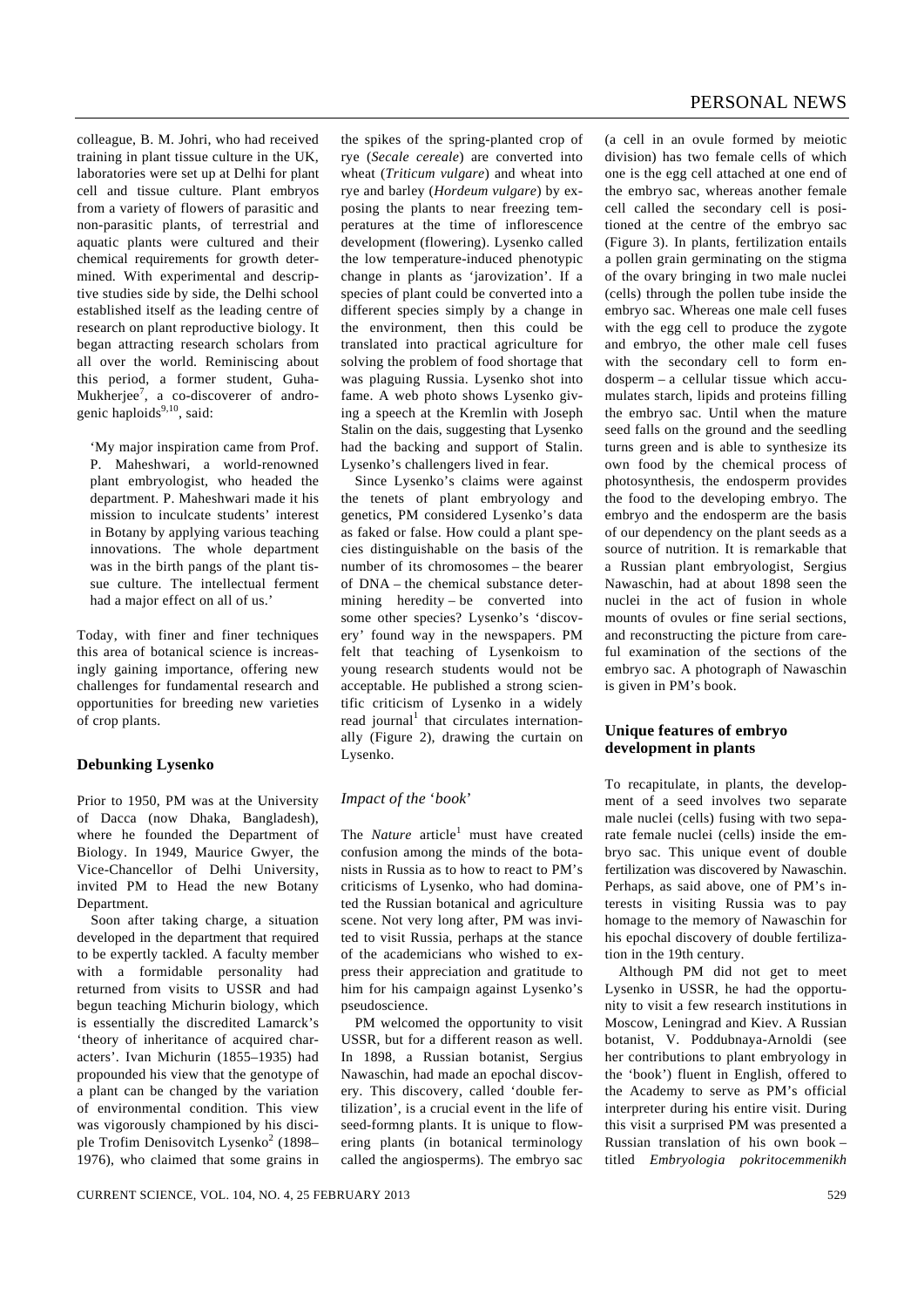66

# NATURE

### July 12, 1952 VOL. 170

# LYSENKO'S LATEST DISCOVERY-THE CONVERSION OF WHEAT INTO RYE, BARLEY AND OATS

### By PROF. P. MAHESHWARI University of Delhi

FEW months ago Academician T. D. Lysenko A FEW months ago Academician 1. D. Lysenko<br>Developments in the Science of Biological Species", an English translation of which has been recently published by the Foreign Languages Publishing<br>House, Moscow<sup>1</sup>.

The first half of the paper is devoted to a consideration of the concept of genus and species. In the latter half Lysenko first refers to V. K. Karapetian's<sup>2</sup> observation of 1948 that if 28-chromosome durum wheat (Triticum durum) is sown late in the autumn some of the plants are converted in two or three generations into 42-chromosome soft wheat  $(T$ . vulgare). This prompted Russian workers "to search baryon, This promptor a residual method of experimentally grown durum wheat. As a result, individual grains of soft wheat were quite easily observed in the spikes of durum wheat, i.e., grains of one botanical species were found in the spikes of another species" (italics mine)....

Academician Lysenko thinks that so far as plants are concerned the problem of speciation has therefore been solved, and a change in environment is the key to its solution. With regard to animals also he is quite hopeful as the following quotation will show:<br>"We do not yet have the data essential to demonstrate how species are formed in the animal world. But we may rest assured that before long the development of the theory of Michurinist biology will make it possible to accumulate data also for zoological objects analogous to the data taken from the world of plants"....

... Thomas Johnson<sup>3</sup> in 1633 reported the occurrence of a grain of oat in an ear of wheat, and Ole Worm<sup>3</sup> in 1655 claimed to have seen a rye grain in an ear of barley.

Most botanists outside the U.S.S.R. are inclined to dismiss all such reports as errors of observation or as faked. Judging from the exaggerated nature of Russian reports and the lack of proper data for an evaluation of their claims such a surmise is not unnatural. However, if rye grains do occasionally occur in wheat spikes, the only possible explanation<br>is that the stigmas of some of the wheat flowers become pollinated by rye pollen. In most cases, perhaps, such pollen tubes would fail to reach the ovules. If they did it is possible that either the eggs may be stimulated to develop parthenogenetically; or there is a fusion of the female nucleus belonging to the wheat parent with the male nucleus contributed by the rye parent, resulting in hybrid progeny; or the male gamete develops 'androgenetically' inside the embryo sac, seed coat and pericarp of wheat. In the third case the offspring would be a haploid rye, but if chromosome doubling took place at some stage in embryogeny the mature grain would produce a normal diploid rye plant. The so-called 'conversion' of wheat into barley or oats could also be understood as occurring in the same manner.

Such 'androgenesis' is already known to occur in Nicotiana and Crepis (see Maheshwari<sup>4</sup> for references; also Darlington and Mather<sup>5</sup>), and the work on Crepis was done by a Russian botanist, Helen Gerassimova<sup>6</sup>. Lysenko is either not acquainted with the literature on cytology, embryology and genetics or is unable to take this into account because of a blind faith in environment.

It is hoped that other botanists who see this note will express their opinions on this wheat-rye conversion and that meanwhile Russian botanists will themselves present a cytological analysis of the converted wheat or rye plants.

- <sup>1</sup> Lysenko, T. D., Agrobiologia, **6** (1950); English translation, "New Developments in the Science of Biological Species", Foreign Languages Publishing House, Moscow (1951).<br>
<sup>2</sup> Karapteian, V. K., Agrobiologia, 4 (1948)
- 
- 
- $\frac{1}{2}$  Darlington, C. D., and Mather, K., "The Elements of Genetics", p. 168 (1949).
- <sup>6</sup> Gerassimova, H., Planta, 25 (1936).

#### © 1952 Nature Publishing Group

**Figure 2.** Excerpts from an article questioning the claims of T. D. Lysenko on conversion of wheat grains into rye, barley and oats.

*rastenii*. In scientific English, '*pokritocemmenikh rastenii*' refers to the angiosperms which comprise the large group of plants in which the seeds are covered (in contrast to the group gymnosperms in which the seeds are not covered by integument).

 With a reference book on plant embryology available, it entered into the curricula of botany in all universities, at home as well as in countries where English is spoken. In the preface of the 'book', PM defined the scope of embryology as: 'In a strict sense, embryology is confined to a study of the embryo, but most botanists also include under it events which lead on to fertilization. I

am in agreement with this wider comprehension of the subject and have therefore included in this volume not only an account of the embryo and endosperm, but also an account of the development of the male and female gametophytes and fertilization.' PM recognized that smaller structures would offer greater chance of discovering microscopic structures that are new to science and their characterization would yield academic satisfaction. Indeed, more than any other branch of botany, descriptive plant embryology entered into the curricula in all institutions in India and became popular. The embryological findings from studies of the diversity of the extant flora by

the botanists attracted international acclaim.

 Though small to be seen by the unaided human eye, the embryo is a miniature plant, differentiated into a micropylar or the root end, and a chalazal or the shoot end. This is a classic example of 'polarity' or a 'top and bottom' axes in plants. A plethora of fascinating questions came to the fore: how does fertilization occur of two female cells inside the embryo sac by two male cells brought inside the embryo sac by the pollen tube? The male cells were originally inside the pollen grain that germinated on the stigma of the ovary in the flower. The germinating pollen grain produces a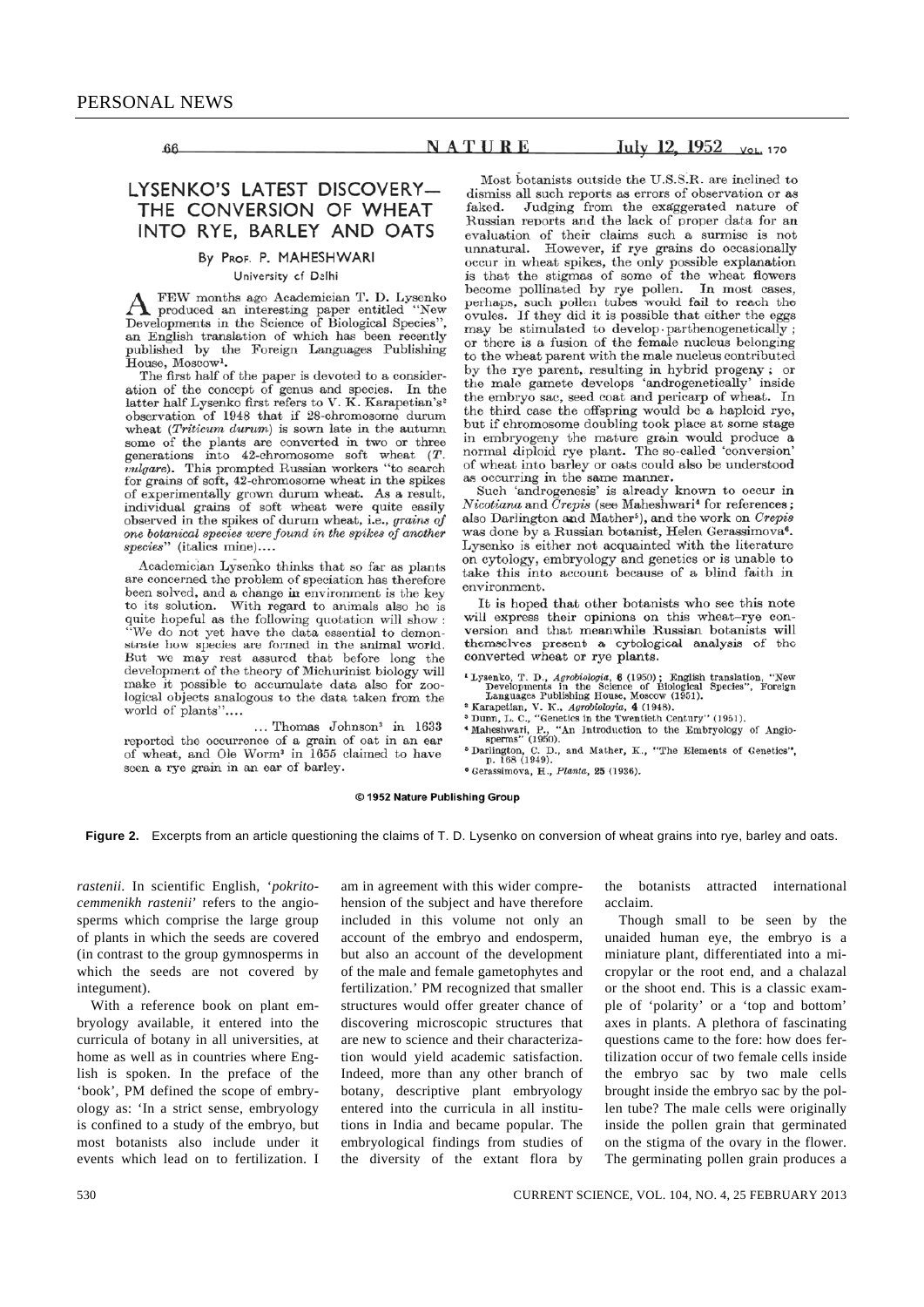tube that works its way through the stylar tissue to (chemotropically?) enter into the embryo sac contained in the ovule wherein the two male (nuclei) cells are discharged. While one male cell fuses with the female egg cell, the other male cell fuses with a secondary cell inside the embryo sac. Several figures in the 'book' illustrate that polarity in the zygote cell is established after the first cell division which is invariably in the transverse direction. Thus the central question: what rules of shape or size, i.e. geometry account for the plane of cell division or the localization of the new cell wall?

 The side of the zygote cell attached to the embryo sac at the micropylar end develops into a root, whereas the opposite chalazal end develops into a shoot. Further, the embryo has symmetry, viz. root and shoot are alike on either side of a vertical plane of symmetry. The embryo sac is mostly a seven-celled, eightnucleate structure, comprising one egg cell, two synergid cells, three antipodal cells, and two polar nuclei that fuse to form one  $(n + n)$  diploid nucleus in the central cell (Figure 3). Why a plant embryo sac needs this cellular organization is unknown. Neither is it known if the extant primitive plants have a sevencell organization of the embryo sac?

### **Descriptive embryology**

PM greatly encouraged collections, observations and descriptions of botanical materials from different countries. He recognized that morphology would offer the chance of discovering structures that are new to science and their characterization would, as said before, provide academic satisfaction. Indeed, more than any other branch of botany, plant embryology became popular in almost all teaching and research institutes in India. Several botanists, notably B. G. L. Swamy, M. A. Rau, B. M. Johri, H. Y. Mohan Ram and S. C. Maheshwari, to name just a few, made important contributions to the embryology of exotic plants.

 As was said before, the original work in plant embryology was in Germany and the literature was in German. Among the names of prominent embryologist cited in the 'book' is that of Karl Schnarf about whom PM commented as: 'Among the modern students of the subject, the name of the late Karl Schnarf of Vienna stands preeminent. His two works entitled

*Embryologie der Angiospermen* (1929) and *Vergleichende Embryologie der Angiospermen* (1931) are the most important and exhaustive treatises in the field, and still serve as valuable works of reference.' A handwritten letter by Schnarf in his calligraphic handwriting in German was the only memorabilia at home. The handwriting was so beautiful that the publisher is said to have accepted Schnarf's entire hand-written manuscripts without requiring a typed copy.

 Two slogans – descriptive and experimental – embryology have come in vogue. The former is the description of all the various ways and contrivances that occur in a flower from the time the egg cell is fertilized by a male cell brought in by a pollen germinating on the stigma, with the pollen tube working its way inside the tissue of the style to reach the egg cell for discharging the male cells (pollen contains two male cells) inside the embryo sac to produce a zygote. The zygote (or the fertilized egg cell) then undergoes cell divisions, the first division is almost always in a transverse direction that results in asymmetric segregation of cytoplasm into a large basal cell and a small apical cell, and each time the cell divides the rule of segregation in specific planes apply, forming a species-specific embryo. That seeds produce recognizable speciesspecific plants implies that the embryo – a structure comprising thousands of cells – has emergent patterns of shoot and root that divide mitotically and enlarge to form the shoot and root (Figure 4).



**Figure 3.** Camera lucida drawings of stages in embryo development in the plant *Capsella bursa-pastoris* following fertilization of egg cell. Note that the first division in the transverse direction with the basal cell *cb* larger and showing vacuolation. The polarity and body plan of the embryo of a flowering plant are established during early embryogenesis, but the rules controlling the order of cell divisions are not known. Drawing made in 1914 by C. R. Soueges, University of Paris, shows highly ordered sequence of invariant cell divisions to generate a multicellular embryo with differentiation of two cotyledons.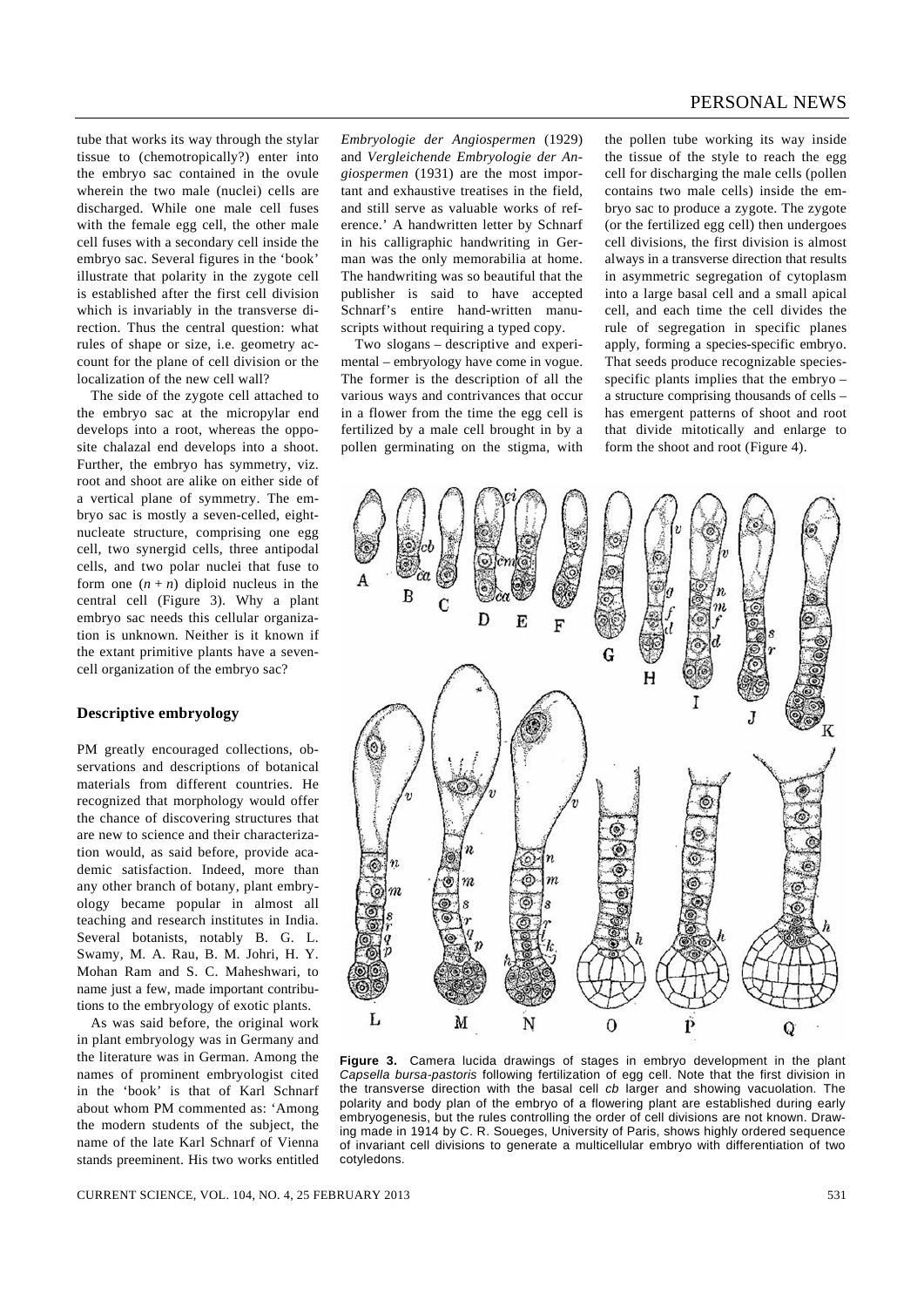# **Experimental embryology**

Experimental embryology is cell and development biology encompassing the mechanisms by which pollination occurs, the biochemical conditions that control pollen germination on stigma and the mechanisms by which the pollen tube grows through the style and finds the female cell inside the embryo sac for discharging the two free male cells inside the embryo sac. Further, what mechanisms determine that only one of the two male nuclei (cells) fuses with the egg cell, whereas the second male nucleus



**Figure 4.** Diagram of a seven-celled, eight-nucleate embryo sac of a flowering plant (angiosperm). The egg apparatus consisting of two synergids and one egg (*n*) cell is towards the upper (micropylar) pole of the embryo sac. The chalazal pole contains three ephemeral antipodal cells. Fertilization involves the fusion of one male cell brought in by pollination to form diploid embryo. Double fertilization involves fusion of one (*n*) of the two haploid male cells brought in by pollen tube with the two haploid polar nuclei  $(n + n)$  in the centre of embryo sac fusing with one male cell to effect triple fusion, producing triploid endosperm tissue. Apparently triple fusion of nuclei signals the female plant to accumulate food material as a source of nutrition for the developing embryo. The mechanism of cell signalling resulting in triple fusion is not known. The mature seed containing a diploid embryo, a triploid multicellular endosperm tissue is surrounded by a hard seed coat for protection from infection by microorganisms in soil. The synergid cell presumably guides the pollen tube towards the egg apparatus. The function of antipodal cells is not known. The embryo sac and the endosperm are surrounded by maternal tissue which hardens into a protective covering as the mature seed falls on the ground to begin new growth.

fuses with two polar nuclei in a central cell in the unique process of double fertilization? What signalling events occur for triple nuclear fusion inside the embryo sac for formation of a nutritive tissue called the endosperm which surrounds the growing embryo until it is consumed by the embryo? Embryology thus has great relevance to the science of improving the nutritional quality of crop plants – not by Lysenko's 'jarovization' method, but through sexual crosses between selected parents.

 In his 'book' PM discussed examples where inter-generic or inter-specific crosses for creating new varieties of crops had failed – either because of the failure of pollen to germinate on foreign stigma, or the failure of pollen tubes to grow in the foreign style of the ovary, or the failure of pollen tube to enter into the ovule through the micropyle (an opening), or the abortion of embryo following fertilization? Identifying the precise block and carrying out remedial operation might help circumvent the problem.

 The plant embryo is formed inside an embryo sac (Figure 4) is attached to maternal tissue by a long suspensor cell. This raises the question about what chemical substances does the embryo receive from the maternal tissue until it can grow independently into an adult plant by absorption of mineral nutrients from the soil and carbon dioxide fixation by photosynthesis? This study required that smaller and smaller embryos be manually dissected out from the ovules and cultured in nutrient media of defined chemical compositions. Requiring keen eyes, immense patience and steady hands for dissecting out the minute embryos from flowers under a dissecting microscope a new research worker was quickly transformed into a scientist having patience, precision and determination. The results caught the imagination of new workers entering into botany<sup>8</sup>.

 With tissue culture laboratories established, the Delhi School expanded research on plant embryology. Experimental embryology with its modest research requirements caught on at several places in India and even displaced descriptive embryology. With proximity to a diversity of native flora, the workers chose and collected different plant materials for *in vitro* cultivation and examined their potentialities for regenerating into complete plants. Overall, the results strengthened the concept of totipotency of plant cells, i.e. virtually any cell of plant from almost any part, diploid or haploid, will develop into embryo. By comparison, totipotency of animal cells is not yet demonstrated. The animal scientists have coined a term 'pluripotency' which is defined as the potential of a cell to develop into more than one type of mature cells, depending on the environment (http://groups.molbiosci.northwestern. edu/holmgren/Glossary/Definitions/Def-P/ Pluripotency.html). The numerous figures in the 'book' depict development of embryos from single fertilized cells, establishing the tenet that plant embryology is about what determines the plane in which the cell wall is laid down after each cell division to form a species-specific embryo. Published in 1950, two generations of botany students have read the 'book'.

#### **Seeds formed without fertilization**

Tuned to the knowledge that a seed is formed by the fertilization of gametes involving fusion of male and the female nucleus, one of PM's students, Prem Murgai, discovered a herbaceous plant *Aerva tomentosa* growing in the botanical research garden of Delhi University that surprisingly produced seeds even though the male plants were *not* found<sup>11</sup>. Neither pollen grains were seen on the stigma, nor pollen tubes in longitudinal sections of the style. It was inferred that this plant is an apomict – the embryo arises without fertilization. Identification of apomicts is important, for if the genes controlling this trait can be transferred by genetic transformation technique into a crop plant the transformed plant can produce generations of genetically identical plants without forming seeds.

# **Artificial induction of fruiting**

Since seed development is at the core of embryology, PM was always thinking of the ways in which embryology could be put into practical uses. His 'book' gives examples of plants where intergeneric or inter-specific crosses for creating new varieties of crops had failed for lack of precise knowledge of embryology. Where exactly is the embryological block – in pollen germination on foreign stigma, or the failure of pollen tubes to grow in the foreign style of the ovary, failure of pollen tube to enter into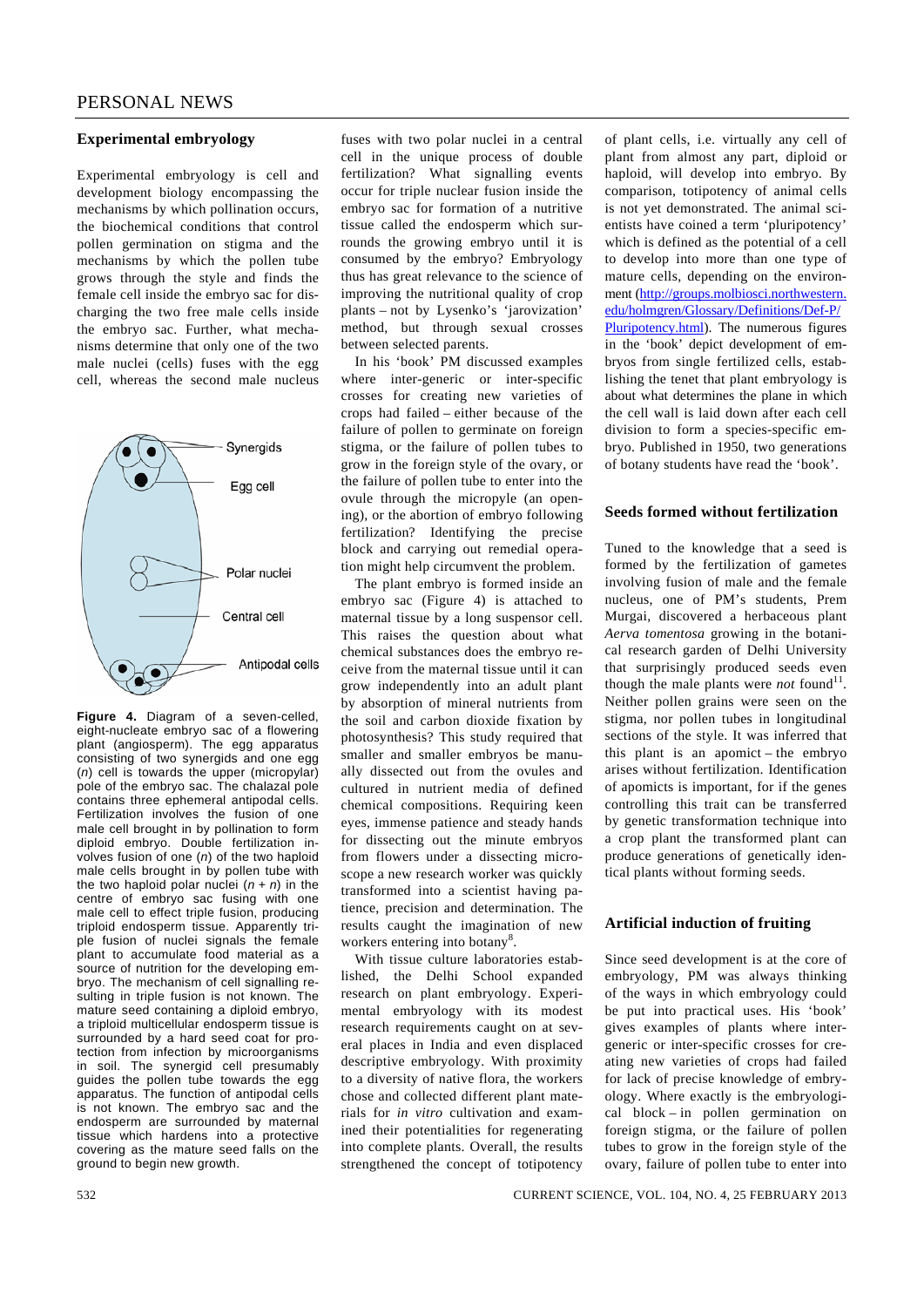the ovule through the micropylar opening, or the abortion of embryo following fertilization? Guided by the precise understanding of the block in embryogenesis, corrective operations could be devised to circumvent the problem. For example, one of PM's students, Kusum Kanta, circumvented incompatibility and achieved seed set by intraovarian pollination in some plants belonging to the family Papaveraceae<sup>12,13</sup>. In this technique a suspension of pollen grains is directly injected into the ovary using a hypodermic syringe. The technique is analogous to artificial insemination (AI) in which semen is directly installed in the uterus. This work underscores that knowledge of the diversity of plants, and thoughtful choice of a plant material for experiments, is very important for success. It also reminds us that excessive dependency on a model plant such as *Arabidopsis thaliana*  which is widely used today, may not answer all questions in biology. Diversity of plant life must at least dimly reflect the diversity of research problems.

 Because the plant embryo is attached to the maternal plant tissue by a long suspensor cell, an unanswered question is what chemical substances does the embryo receive from the plant until the seed falls on the ground and the embryo can grow independently? This investigation required that smaller and smaller embryos be manually dissected out from ovules and cultured in nutrient media of defined chemical composition $14$ . With expertise gained in designing nutrient media, the work on culturing a variety of tissues from plants was expanded with rewarding results. I select two examples: Culture of anthers of a weed *Datura innoxia* growing in the campus resulted in production of haploid embryos $9,10$ . The culture of floral buds of another weed *Ranunculus scleratus* gave crop of embryos arising from the epidermis of the explants<sup>15</sup>. These observations reinforced the concept of totipotency of plant cells.

# **A vision for the future**

In the 1960s, biology was becoming molecular. Traditional plant embryology required a paradigm shift to answer outstanding questions, for example, would the seed germinate without double fertilization and the formation of endosperm? How does double fertilization reprograms cellular biochemistry and trigger

the developing seed to accumulate nutrients (that is, become a 'sink')? Clearly the traditional botany will have to be reoriented towards physiology and biochemistry and genetics and the new students will have to be given practical experience in techniques of biochemistry and molecular biology. With his personal contacts, PM helped young colleagues to secure postdoctoral research fellowships abroad with scientists doing cutting edge research in plant embryology. He maintained contacts and invited some scientists to visit India and give lectures, and stay for short periods to hold workshop and demonstrate new techniques to the research workers.

 One of the problems that fascinated and challenged PM was to extract a live plant egg from the embryo sac, fertilize it in a test tube with a sperm cell extracted from a pollen grain, the two mixed on some artificial medium, and the zygote reared into a complete plant! Recently (2010), R. G. Edwards (b. 1925) and Patrick Steptoe were awarded the Nobel Prize in Physiology or Medicine for successful creation of the world's first test tube baby. The similarity in the aims of both human and plant embryology is striking, although in the plants the presence of a cell wall that binds the adjacent plant cells together, making manipulations of separating live gamete cells very difficult if not impossible. Recently, live egg cells and zygotes were isolated using microcapillary connected micropump from enzyme-treated ovule of *Alstroemeria*<sup>16</sup>. Kranz and Lorz<sup>17</sup> in Germany isolated single sperm and egg cells from maize embryo sac and fused these cells *in vitro* by applying an electric shock. Following fusion, the *in vitro-*produced embryo underwent similar pattern of embryogenesis and produced multicellular embryo just as in the normal maize plant. Plant embryology is poised for exciting advances.

#### **Accolades**

Following a visit to Delhi, the Caltech plant biochemist, James Bonner, known for his researches on chromatin biology in plants visited the Delhi School. Bonner wrote an article $18$  in which he summarized his impressions:

'Each time I go to a meeting of botanists and hear the many things they are finding out, I begin to worry that everything about botany will be known, and then what will botanists do? Anyone who has visited the University of California at Davis in the past few years knows the sense of excitement which pervades the anatomy laboratories, as Katherine Esau, Vernon Cheadle, and their allies work out in detail the anatomical facts of plant development. The same may be said of Professor Maheshwari's group in Delhi and of other groups throughout the world.'

And, an English biophysicist R. D. Preston, FRS, Professor of Plant Biophysics and Head of the Astbury Department of Biophysics at University of Leeds (author of *Physical Biology of Plant Cell Walls*) who had reviewed some published work by PM commented  $as<sup>19</sup>$ :

'One of the most remarkable developments of our time in plant sciences has been the way in which hitherto purely observational regions are progressively becoming experimental or even mathematical. One case of the former is the remarkable developments in embryology at the hands of Professor Maheshwari and his colleagues and students.'

### **Honours and awards**

PM rarely, if ever, talked of the honours and awards bestowed upon him. We learned about these only through reports in the newspapers. During the International Botanical Congress held at Paris in 1954, PM was conferred the Honorary degree of Doctor of Science. Five years later, in 1959, the McGill University in Montreal honoured him for his contributions to plant embryology. In 1966, PM was elected a Fellow of the Royal Society, London. He died shortly thereafter.

#### **Concluding remarks**

Plant embryology developed from observations by the ancient naturalists that a non-fruit bearing female date palm would set seeds only if dusted by the inflorescence from a male palm. This observation led to the discovery of sex in plants, of fertilization of gametes, of the formation of an embryo with a root and a